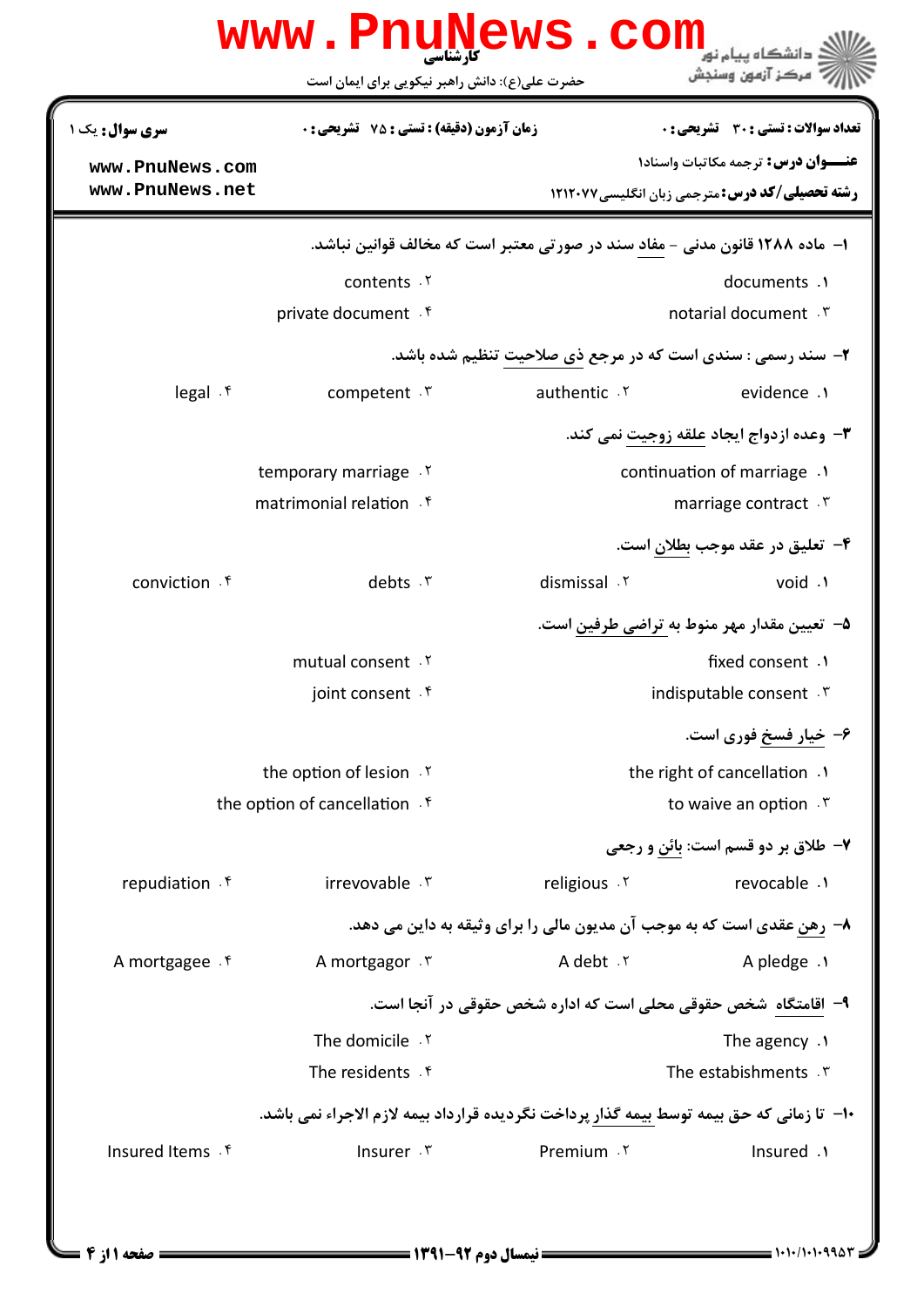|                                                                                                                         | حضرت علی(ع): دانش راهبر نیکویی برای ایمان است      | www.PnuNews.com                                                                                                  | " مرڪز آزمون وسنڊش                                                                                         |
|-------------------------------------------------------------------------------------------------------------------------|----------------------------------------------------|------------------------------------------------------------------------------------------------------------------|------------------------------------------------------------------------------------------------------------|
| سری سوال: ۱ یک                                                                                                          | <b>زمان آزمون (دقیقه) : تستی : 75 ٪ تشریحی : 0</b> |                                                                                                                  | تعداد سوالات : تستي : 30 ٪ تشريحي : 0                                                                      |
|                                                                                                                         |                                                    |                                                                                                                  | عنــوان درس: ترجمه مكاتبات واسناد١                                                                         |
| www.PnuNews.com<br>www.PnuNews.net                                                                                      |                                                    |                                                                                                                  | <b>رشته تحصیلی/کد درس: مترجمی زبان انگلیسی ۱۲۱۲۰۷۷</b>                                                     |
| 11-Signed testimony is not regarded as a document.                                                                      |                                                    |                                                                                                                  |                                                                                                            |
| آئين نامه 1۰                                                                                                            | گواهی نامه 2.                                      | شىھادتنامە .3                                                                                                    | اظهارنامه .4                                                                                               |
|                                                                                                                         |                                                    |                                                                                                                  |                                                                                                            |
| 12-The person who performs the act must be sane in mind.<br>بالغ <b>1.</b>                                              | عاقل .2                                            | قاصد .3                                                                                                          | صادق .4                                                                                                    |
|                                                                                                                         |                                                    |                                                                                                                  |                                                                                                            |
| 13-Marriage takes place by proposal and acceptance in words which explicitly convey the meaning of<br>marriage.         |                                                    |                                                                                                                  |                                                                                                            |
| خواسنگا <sub>د</sub> ی <b>-1</b>                                                                                        | عقد .2                                             | قبول <sup>.3</sup>                                                                                               | ايجاب <sup>.4</sup>                                                                                        |
| 14-The observance of the arrangements stipulated in the case of divorce is not obligatory in case of                    |                                                    |                                                                                                                  |                                                                                                            |
| cancellation of marriage.                                                                                               |                                                    |                                                                                                                  |                                                                                                            |
| رعایت مقر <sub>د</sub> ات <b>1</b> ۰                                                                                    | مشاهده تنظيمات 2.                                  | 3. رعايت ترتيبات,                                                                                                | مشاهده مقررات 4.                                                                                           |
| 15-An unconditional contract is one which is not, in the intention of the maker, contingent upon any<br>outside matter. |                                                    |                                                                                                                  |                                                                                                            |
| عقد منجز <b>1</b>                                                                                                       | عقد خيا <sub>د</sub> ى 2.                          | عقد لا <sub>زم</sub> .3                                                                                          | عقد جائز <sup>. 4</sup>                                                                                    |
| 16- $\frac{Trickerv}{\text{}}$ denotes conduct with causes the other party to the transaction to be misled.             |                                                    |                                                                                                                  |                                                                                                            |
| ثمن <b>1.</b>                                                                                                           | مبيع .2                                            | تدليس . <sup>3</sup>                                                                                             | خيار تبعيض . 4                                                                                             |
| 17-A lesion is gross if in accordance with common usage it is not susceptible of being overlooked.                      |                                                    |                                                                                                                  |                                                                                                            |
| اجرت المثل . 1                                                                                                          | غبن .2                                             | ديون .3                                                                                                          | هبه .4                                                                                                     |
| 18-A contract may be binding on one party but revocable by the other.                                                   |                                                    |                                                                                                                  |                                                                                                            |
| جائز <b>1.</b>                                                                                                          | منجز 2.                                            | معلق .3                                                                                                          | لازم .4                                                                                                    |
| 19-I am sorry that we were not able to clear your November statement for \$510.00                                       |                                                    |                                                                                                                  |                                                                                                            |
| -<br>تسويه حساب كردن - <b>1</b>                                                                                         | تحويل دادن 2.                                      | مراوده تجاری داشتن <sup>.3</sup>                                                                                 | رسیدگی کردن <sup>۔4</sup>                                                                                  |
|                                                                                                                         |                                                    |                                                                                                                  |                                                                                                            |
| presents given to the other party.                                                                                      |                                                    |                                                                                                                  | 20-Every one of the betrothed parties can, if the propsed marriage is called, claim the restitution of the |
|                                                                                                                         |                                                    | هر یک از طرفین می تواند در صورت بهم خوردن وصلت هدایایی را که به طرف دیگر داده است مطالبه کند   ـ <b>1</b>        |                                                                                                            |
|                                                                                                                         |                                                    | هریک از نامزدها می تواند در صورت بهم خوردن وصلت هدایایی ,ا که به طرف دیگر داده است مطالبه کند <sup>.2</sup>      |                                                                                                            |
|                                                                                                                         |                                                    | والدین هریک از طرفین می تواند در صورت بهم خوردن وصلت هدایایی ,ا که به ظرف دیگر داده است مطالبه کند <sup>.3</sup> |                                                                                                            |
| هریک از طرفین جدا شده می تواند هدایایی <sub>د</sub> ا که به طرف دیگر داده است مطالبه کند <sup>.4</sup>                  |                                                    |                                                                                                                  |                                                                                                            |
|                                                                                                                         |                                                    |                                                                                                                  |                                                                                                            |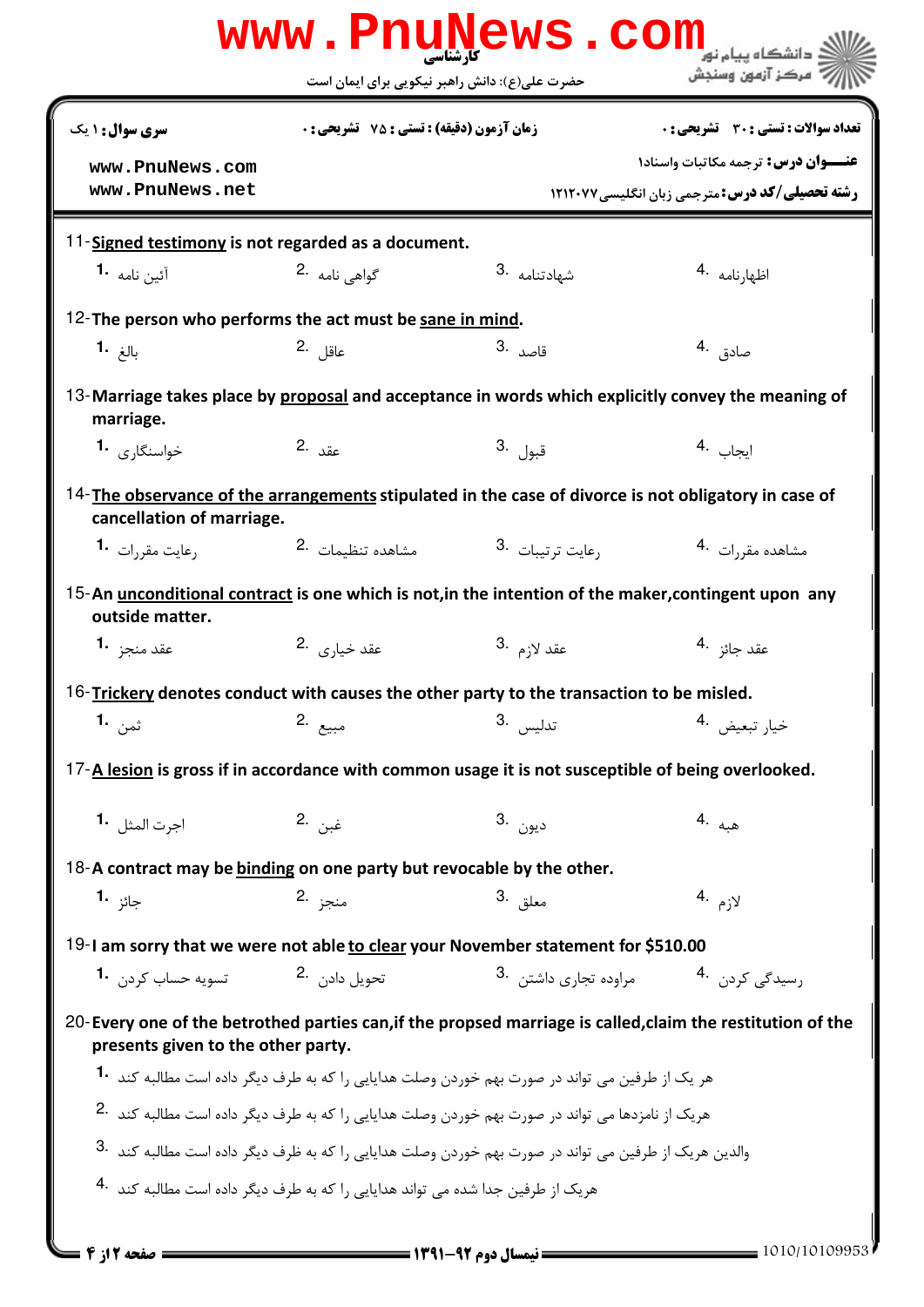|                                                                                                                                                              | <b>www.PnuNews</b>                                                                                                    | CO                                                                                                                                            |  |  |  |
|--------------------------------------------------------------------------------------------------------------------------------------------------------------|-----------------------------------------------------------------------------------------------------------------------|-----------------------------------------------------------------------------------------------------------------------------------------------|--|--|--|
|                                                                                                                                                              | حضرت علی(ع): دانش راهبر نیکویی برای ایمان است                                                                         | " مرڪز آزمون وسنڊش                                                                                                                            |  |  |  |
| سری سوال : یک ۱                                                                                                                                              | زمان آزمون (دقيقه) : تستى : 75 ٪ تشريحي : 0                                                                           | تعداد سوالات : تستي : 30 ٪ تشريحي : 0                                                                                                         |  |  |  |
| www.PnuNews.com                                                                                                                                              |                                                                                                                       | <b>عنـــوان درس:</b> ترجمه مكاتبات واسناد١                                                                                                    |  |  |  |
| www.PnuNews.net                                                                                                                                              |                                                                                                                       | <b>رشته تحصیلی/کد درس:</b> مترجمی زبان انگلیسی/۱۲۱۲۰۷۷                                                                                        |  |  |  |
| 21-Making marriage conditional will render it void.                                                                                                          |                                                                                                                       |                                                                                                                                               |  |  |  |
| اکراه در عقد موجب بطلان است <b>1</b>                                                                                                                         |                                                                                                                       | توال عرفي ايجاب و قبول شرط صحت عقد است <sup>.2</sup>                                                                                          |  |  |  |
| تعليق در عقد موجب بطلان است <sup>.3</sup>                                                                                                                    |                                                                                                                       | اجبار در عقد موجب بطلان است <sup>.4</sup>                                                                                                     |  |  |  |
| to move for a new trial or reconsideration.                                                                                                                  |                                                                                                                       | 22-Both parties waive the right to appeal, the right to request a statement of Decision, and the right                                        |  |  |  |
| خود سلب و ساقط می نمایند                                                                                                                                     |                                                                                                                       | طرفین حق درخواست پژوهش،حق درخواست صدور اظهارنامه رأی و حق اقدام به طرح درخواست دادرسی جدید یا تجدید نظر ,ا از <b>1</b> ۰                      |  |  |  |
|                                                                                                                                                              | طرفین ملزم خواهند بود حق درخواست صدور اظهارنامه رأی و حق اقدام به طرح درخواست تجدیدنظر داشته باشند <sup>.2</sup>      |                                                                                                                                               |  |  |  |
|                                                                                                                                                              | طرفین ملزم می باشند هرگونه حق صدور اظهارنامه و طرح درخواست دادرسی جدید یا تجدیدنظر را از خود سلب نمایند <sup>.3</sup> |                                                                                                                                               |  |  |  |
|                                                                                                                                                              | هریک از طرفین ملزم می باشد حق درخواست پژوهش، صدور اظهارنامه یا تجدید نظر را از خود سلب و ساقط می نمایند <sup>.4</sup> |                                                                                                                                               |  |  |  |
| he should not do so.                                                                                                                                         |                                                                                                                       | 23-The lessee may let the thing hired to another person, unless in the lease there is a stipulation that                                      |  |  |  |
|                                                                                                                                                              | مستأجر مي تواند عين مستأجره را به ديگري رهن دهد به شرط اينكه در عقد اجاره آمده باشد <sup>1</sup> ۰                    |                                                                                                                                               |  |  |  |
| مستأجر نمی تواند عین مستأجره را به دیگری اجاره دهد مگر به اجازه موجر 2۰                                                                                      |                                                                                                                       |                                                                                                                                               |  |  |  |
| مستأجر می تواند عین مستأجره را به دیگری اجاره دهد به شرط عقد اجا <sub>د</sub> ه <sup>3.</sup>                                                                |                                                                                                                       |                                                                                                                                               |  |  |  |
|                                                                                                                                                              | مستأجر مے, تواند عین مستأجرہ ,ا به دیگری اجارہ دهد مگر اینکه در عقد اجارہ خلاف آن شرط باشد <sup>.4</sup>              |                                                                                                                                               |  |  |  |
|                                                                                                                                                              | 24-The mention of a debt in a commercial account book is equivalent to a written confession.                          |                                                                                                                                               |  |  |  |
| قید دین در مسأله حسابرسی به منزله اقرار کتبی است <b>1</b> •                                                                                                  |                                                                                                                       |                                                                                                                                               |  |  |  |
| قید دین در دفتر تجار به منزله اقرار کتبی است <sup>.2</sup>                                                                                                   |                                                                                                                       |                                                                                                                                               |  |  |  |
| اقرار به حق در دفتر تجار به منزله اقرار کتبے, است 3.                                                                                                         |                                                                                                                       |                                                                                                                                               |  |  |  |
| اقرار به بدهکار بودن در دفتر مربوط به حسابرسی به منزله اقرا <sub>د</sub> کتبی است <sup>.4</sup>                                                              |                                                                                                                       |                                                                                                                                               |  |  |  |
|                                                                                                                                                              |                                                                                                                       | ۲۵– کسانی که با تقلب موجبات معافیت را فراهم سازند برابر قوانین جزایی کشور با آنها رفتار خواهد شد.                                             |  |  |  |
|                                                                                                                                                              |                                                                                                                       | 1. Any person who illegally provides the causes for exemption(from Military Service) will be treated in<br>accordance with State's Penal Laws |  |  |  |
|                                                                                                                                                              |                                                                                                                       | Those who illegally provides exemption will be treated in accordance with Pecuniary Punishment . Y<br>Laws                                    |  |  |  |
|                                                                                                                                                              |                                                                                                                       | Any person who acts as Legal impediment will be treated in accordance with State's Penal Laws . T                                             |  |  |  |
| Any person who provides the cause for exemption(from Military Service) in falseness in manner . f<br>will be treated in accordance with State's Criminal Law |                                                                                                                       |                                                                                                                                               |  |  |  |

)+``(&(&/(&(& نيمسال دوم 1391-92 صفحه 3 از 4